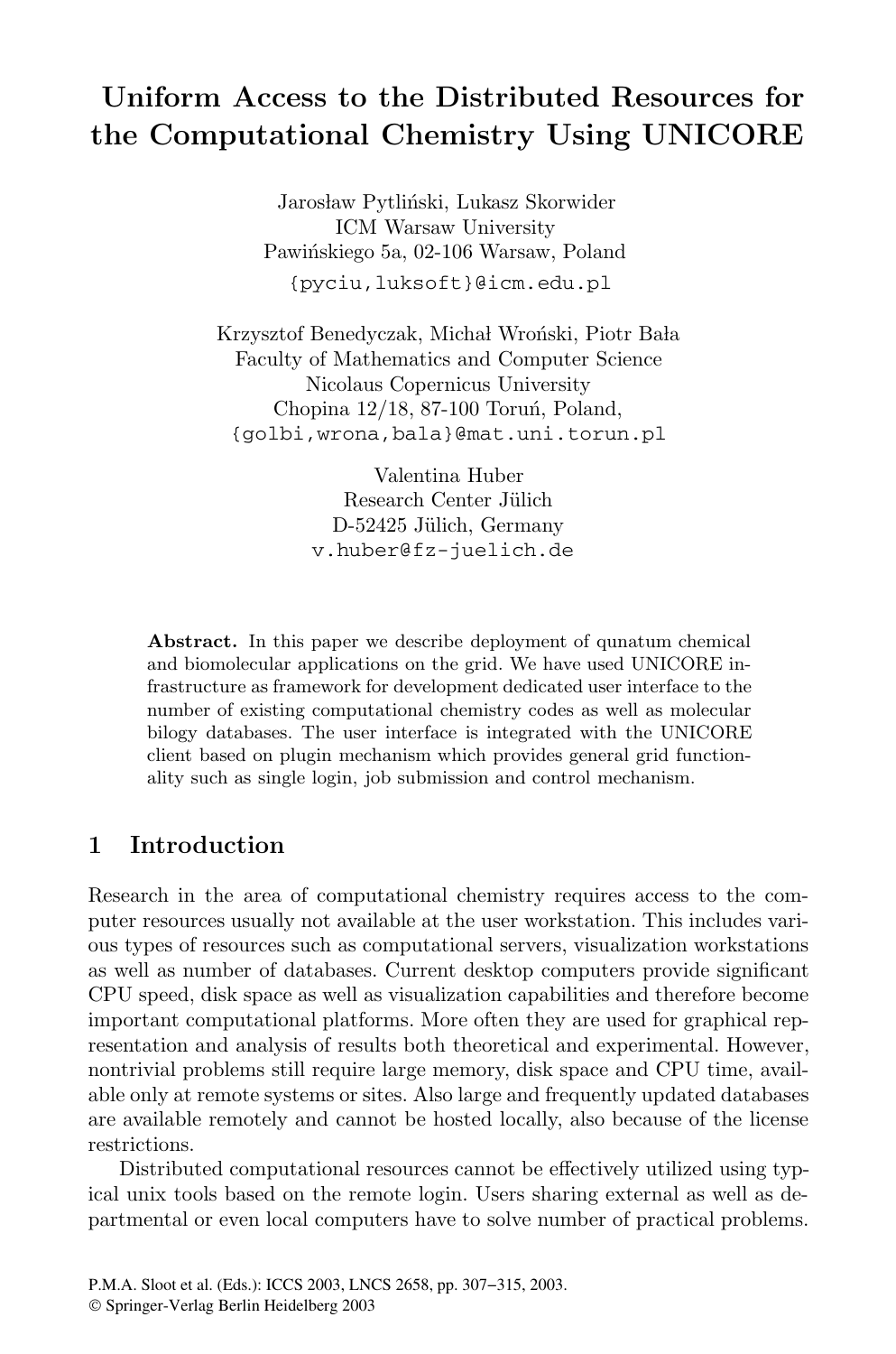They are faced with different site polices and practices such as different security, different user identification, different priorities or scheduling mechanisms and so on. Additionally, users adopt latest developments in the graphical user interfaces and simply do not want to use traditional, command line based tools. Number of applications exists but none of them can cover full range of functionality. In result user has to work with different programs dedicated to computations, visualization or database access. Each of them has specific user interface and requires dedicated and often non compatible file formats.

Currently various computational techniques become standard tools for a large number of users. One should note that increasing number of them have no longstanding experience in large scale computing and data mining as well as advanced visualization and expects intuitive tools which are easy to learn and use. Such tools cannot be just another application, but rather should allow for integration of existing tools and programs within one uniform framework. For example, user has to be able to use visualization software he is used to and should be able to replace it with new version or even another application.

Recent advances in computer technology, especially grid tools make them good candidate for development of uniform user interface to distributed resources [1]. Computational grids enable sharing a wide variety of geographically distributed resources and allow selection and aggregation of distributed resources across multiple organizations for solving large scale computational and data intensive problems in chemistry. This includes also access to various databases as well as unique experimental facilities. In order to attract users, grid interfaces must be easy to install, simple to use and able to work with different operating system and hardware platforms.

Most of the computational chemistry programs which provide graphical user interface run locally and access to the remote resources is limited. User can however use them for input preparation for applications running at the remote systems but this requires additional effort to transfer input and output files. On another hand, computational intensive applications in general have no dedicated user interfaces. Some expensive commercial graphical tools are available as well as academic software but even sophisticated tools such as GaussView [5], Tripos [6] or Cerius [7] are able to run user applications only on local workstations and do not take advantage of grid environment. These and many other applications can be used as aid for input preparation, but in most cases job must be prepared and submitted manually by the user.

The existing web technology can provide powerful user interface to computational resources and databases. It cannot however achieve high numerical efficiency required for most simulation problems. This leads us to solutions consisting on web interface for the user and traditional, usually batch type, numerical simulation engine.

This approach is presented by WebMo [8] which is web based submission system for quantum chemistry codes such as Gaussian [9], Gamess [10] and Mopac [11]. This tool is limited to the local batch systems and has no grid capabilities. The web submission to the geographically distributed systems is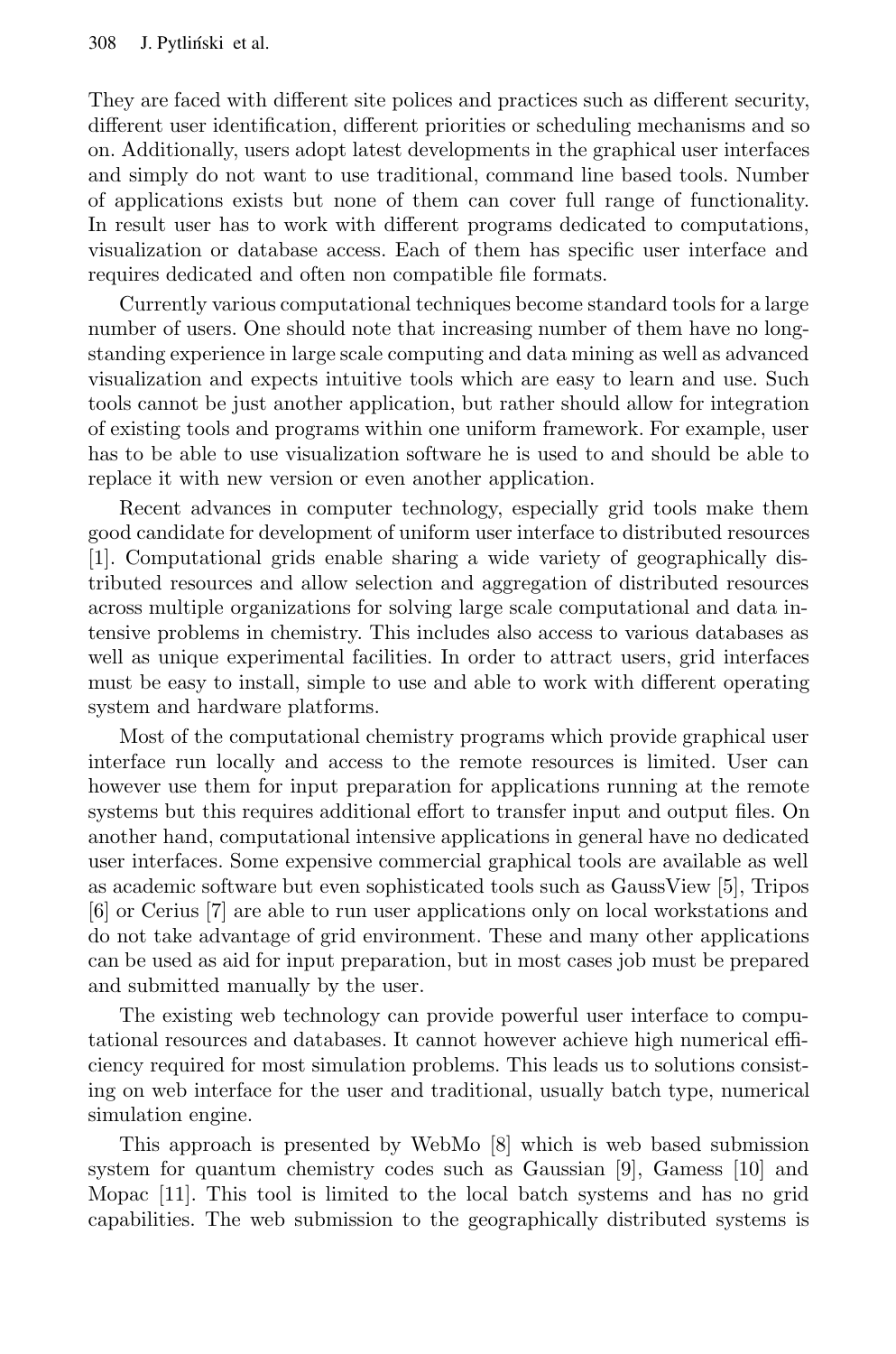possible within BioCore [12] which is web interface to the molecular dynamics code NAMD [13]. Currently this system is limited to the particular MD code and single visualization package (VMD). NPACI Gamess Portal presents analogous approach for quantum mechanical code.

Presented problems can be solved with the help of grid middleware which provides access to remote high performance resources. However most of the development goes to the design and production of general tools which can be used in different situations and provide simple access to remote resources. The existing solutions like globus [2], Legion [3], LSF [4] address most important issues. Unfortunately, these tools require an advanced computer skills for installation and usage. Moreover, in order to provide required functionality user application must be modified, sometimes significantly. This is not possible for commercial or legacy codes which cannot be easily adopted by the user. Most grid solutions have limited user interface not addressing application specific issues. The significant exception is UNICORE [14] middleware which provides uniform interface to the distributed computer resources of different type.

### **2 UNICORE**

The details of the UNICORE can be found elsewhere [19] and we will summarize here its most important features.

UNICORE is uniform interface to the computer resources which allows users to prepare, submit and control application specific jobs and file transfers. Jobs to be run on the same system can be grouped in job-groups. The user specifies target system for job group as well as resource requirements for CPU time, number of CPUs amount of memory and disk space for job. Jobs can have complicated structure with various job subgroups which can be run at different systems. Subgroup jobs and file transfers can be ordered with user defined dependencies. This includes conditional execution and loops with control which can be used as environment variables in the user's jobs. The user input is mapped to the target system specific commands and options by the UNICORE infrastructure. Compared to other tools UNICORE has wider functionality, is more flexible and allows for much easier integration of the user interface with external applications.

The UNICORE architecture is based, like other grid middleware, on the three tier model. It consists of user, server and target system tier. The user tier consists of the graphical user interface, the UNICORE client, written as Java application. It offers the functions to prepare and control jobs and to set up and maintain the user's security environment. The UNICORE job can be build from multiple parts which can be executed asynchronously or dependently on different systems at different UNICORE sites. Within the UNICORE environment user has a comfortable way to use distributed computing resources without having to learn about site or system specifics.

In order to overcome this disadvantage the software is introduced to the UNI-CORE through the Incarnation DataBase (IDB) entries which describe details of the local installation. IDB allows for definition of the environment variables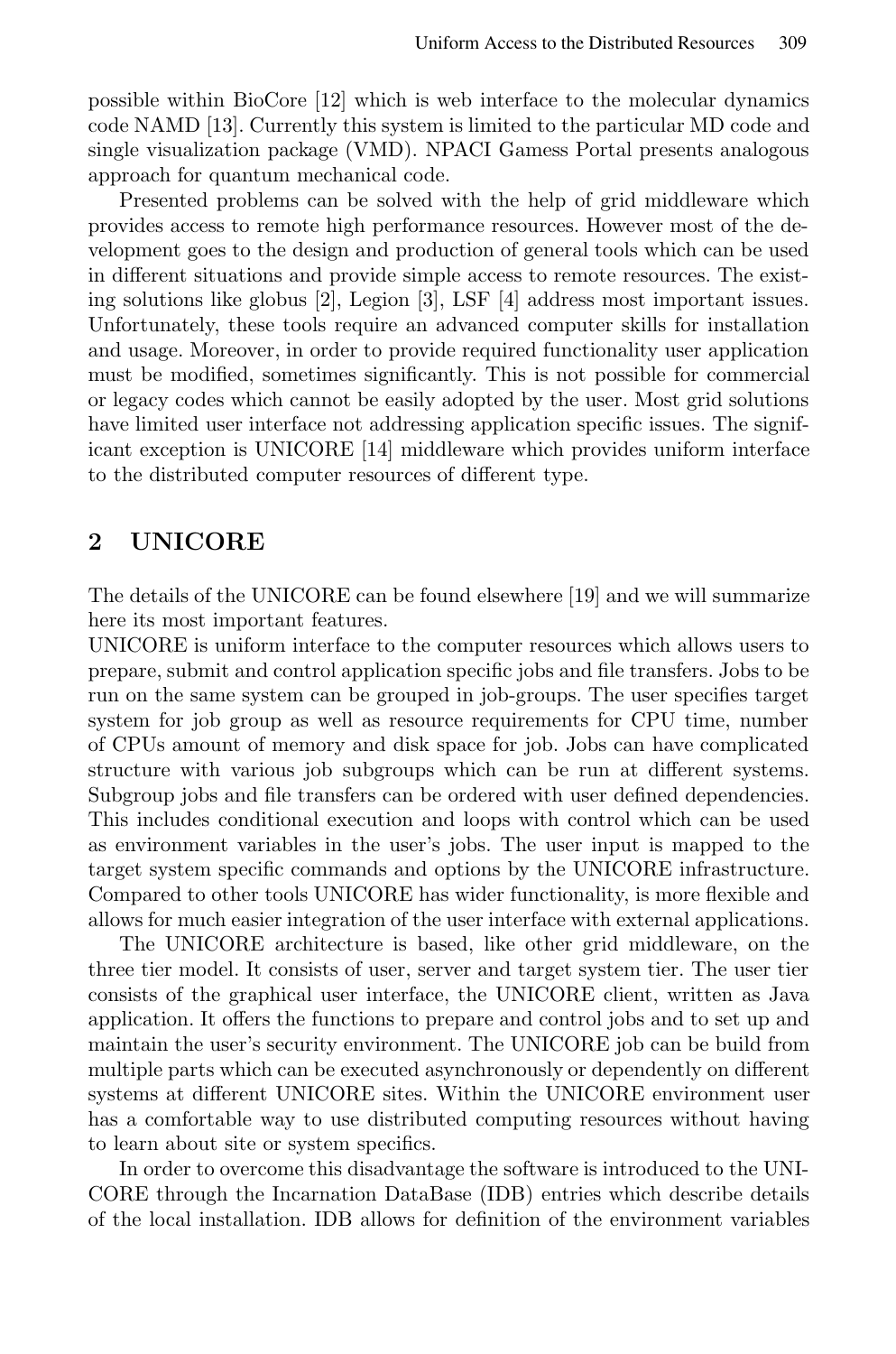for the script executed by the user. In this way we can define variables required for particular application or define path to the program.

The UNICORE infrastructure allows also for registration of the applications available on the target machine through SOFTWARE RESOURCE entries in the IDB. The program name and program version together with shell commands required to set up execution environment are stored in the dedicated section of the IDB file. The UNICORE client has build-in capabilities to check software resource entries on the particular target systems and use it for job construction.

The UNICORE client provides also the plugin mechanism which become very attractive and efficient method for integration of applications with grid middleware. Plugin is written in Java and is loaded to the UNICORE client during start, or on request. Once it is available in the client, in addition to the standard futures such as preparation of the script job, user gets access to the menu which allows preparation application specific jobs. Dedicated plugins can be used for database access or postprocessing. Since plugins are written in Java, they can be easily integrated with external applications or existing Java applications or applets.

The UNICORE security is based on the Secure Socket Layer (SSL) protocol and the X.509 certificates. SSL uses public key cryptography to establish connections between client and server. Therefore each component of the UNI-CORE infrastructure has a public-private key pair with the public part known by the others. The keys have to be certified by a certification authority. The user's X.509 certificate is his identification and is maintained by the UNICORE client application in a encrypted data base. The client has to know about the CA which signs the user and gateway certificates. The SSL is used for the connection coming over insecure internet to the UNICORE gateway. The user is authenticated by the gateway when presenting certificate. The user certificate is translated to the user login under which all tasks are executed on the target system. The user can use number of certificates to access different remote resources. The authentication scheme supports also project concept and jobs can be executed using different projects with single login.

The UNICORE client provides users with tools for certificate management such as certificate signature request generation, keystroke editor or public key export.

# **3 Computational Chemistry Applications**

The UNICORE software provides general framework for running user applications. This includes input preparation, job submission and control and finally postprocessing of the results. Advanced visualization and access to the databases and other distributed sources of information should alse be considered here. The wide functionality and especially flexibility obtained with plugin concept makes UNICORE good candidate for general framework for access to the various, not only computational, resources. In the next section we will describe extensions which covers wide range of computational chemistry scenarios.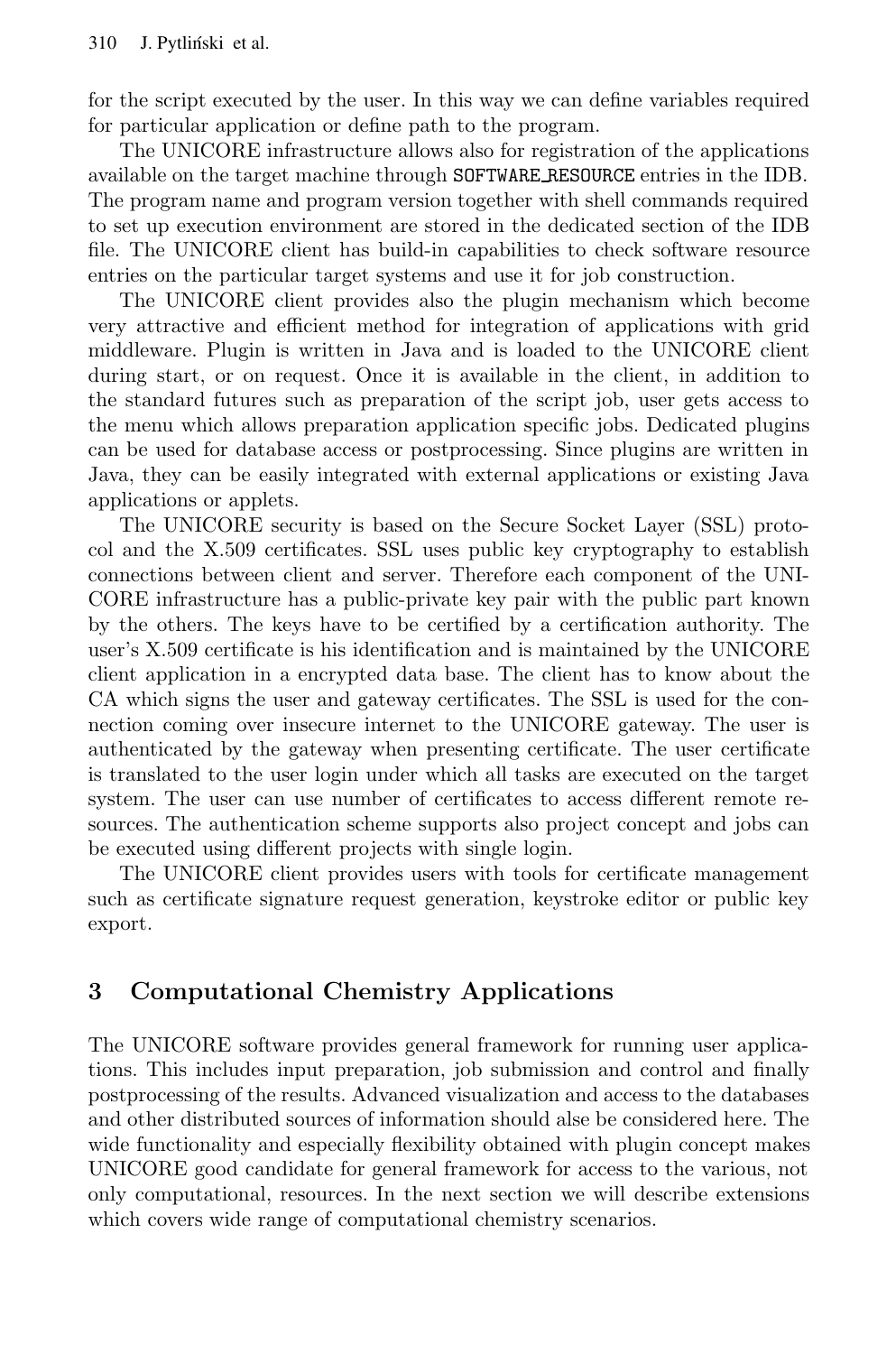#### **3.1 Application Specific Interface**

In most cases input for the CPU intensive chemistry application has text form and is prepared with standard text editor. This approach requires significant experience from the user and any mistake in the file format results an error and extends time in which results will be obtained. The preparation of the input file requires knowledge of many keywords to describe atom coordinates, molecular symmetry, geometry optimization, electronic properties, etc.

This disadvantages can be removed by the application specific interface which assist users and generates parameters automatically to the text area, where it can be modified by experienced users by hand, e.g. they can add new keywords. It checks the input data and their interdependencies and prevents users from entering incorrect values while requesting to set mandatory parameters. Once generated input can be stored format to be reused and modified in the future.

Using UNICORE plugin concept such interfaces has been developed by us for the most popular CPU intensive quantum chemistry application such as Gaussian98, Car-Parrinello Molecular Dynamics calculations [20] and molecular dynamics code Amber [16].

In addition to the standard input preparation features plugins can provide user with additional functionality. For example Amber plugin contains additional help on keywords and parameters together with information on default values, Gaussian plugin estimates required CPU time.

More detailed description of the plugin functionality can be found in [17].

One should note that plugin development requires knowledge of Java programming as well as UNICORE Client interface, but once technology is learned the development is fast.

#### **3.2 Job Submission**

After successful generation of the input files user has to construct job and submit it to the target system. Traditionally, user develops shell scripts and adopts them to the target system. UNICORE can use well established model and job can be constructed using script tasks. We have developed templates for most popular biomolecular applications including Gaussian98, Gromos96 [15], Amber and Charmm [18]. The templates can be easily modified by the user in the part including application input, exactly as it is done for batch jobs. Significant difference comes from the fact using UNICORE middleware scripts can be run on any target system without modifications taking advantage of the environment variables defined in the IDB.

The job configuration includes information on the input files which has to be transfered form user workstation to the system where particular application will be executed as well as information on the output files which must be transferred back. Once this information is provided by the user all required file transfer will be performed automatically during job submission or retrieval of the results.

As described above, the UNICORE allows user for advanced workflow management. This includes creation subtasks which can be run on the different target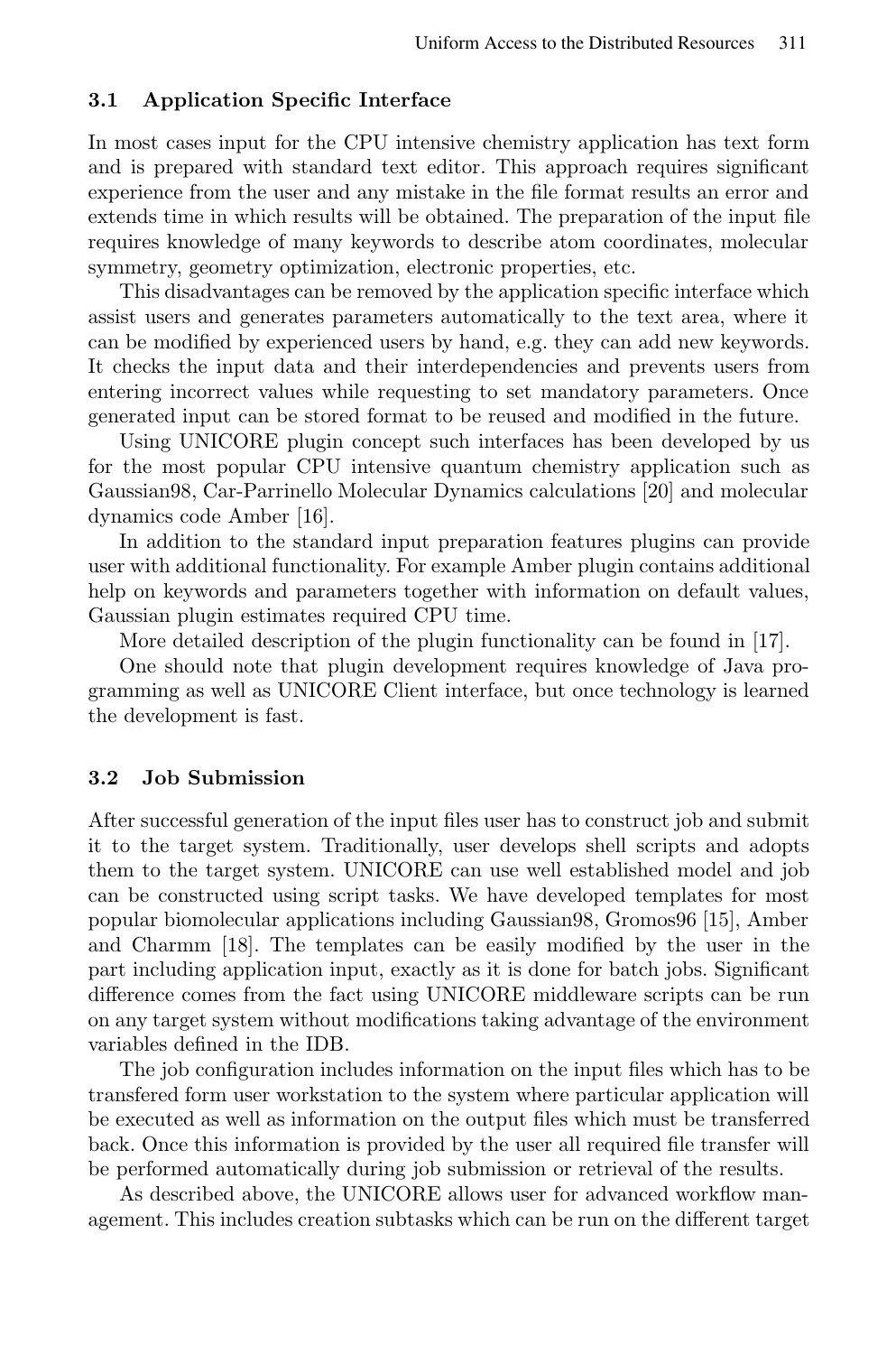systems. For example the structure minimalization with Amber was run on one target system than results were transferred to another system where molecular dynamics simulations were performed.

While application specific input is prepared using dedicated plugin the proper job task is generated automatically. In this case user avoids script programming and job can be created even by non-experienced user. In addition, the plugin checks the availability of the software on sites and allows job submission only to sites, where the particular program is installed. Furthermore the site administrators can specify in the Incarnation DataBase several software versions with appropriated environments, e.g. different paths to binaries, and the plugin displays available versions in a choice box to be selected by a user.

As part of the job preparation, user specifies resources required by the job. This includes CPU time, required memory size and disk space. UNICORE client provides user with dedicated resource editor which displays information on the target system resources and allows for their adjustment to the particular job. Currently resources must be specified by the user, however the Gaussian plugin has build in estimation of the CPU time required for the job execution. This is based on the known algorithm scaling as well as on stored in the IDB target system performance and is calculated according to the particular input. Such estimate is of course not accurate and rather provides user with the upper limit of the CPU time.

Recent developments of the UNICORE middleware allows for easy discovery which target system has particular software installed. Dedicated plugin lists target systems either from the particular site, or from all sites user has access to.

#### **3.3 Job Control**

Once job is submitted user can check job status, monitor execution and retrieve output to the local workstation. All these functions can be performed from the UNICORE client with a single login during client startup. User can monitor job status and retrieve output to any computer connected to the network with the UNICORE client installed, in particular other than one used for job submission.

Using graphical interface provided by the UNICORE Client user can obtain information on the jobs status and is allowed to hold, resume or cancel executing job. With the dedicated plugin status of the job can be checked periodically. Since molecular dynamics applications require some specific job control mechanism we have developed plugin which display status of all users job known to the UNICORE Client. All available sites are checked and known jobs are listed and displayed in the table which can be differently ordered. User has also possibility to select particular job and get more details on it using standard UNICORE Client functionality.

Standard UNICORE monitoring mechanism provides only general information on the job or subjob status and lacks details such as estimation of the job progress or information on the intermediate results. This feature is required especially for long running molecular dynamics simulations.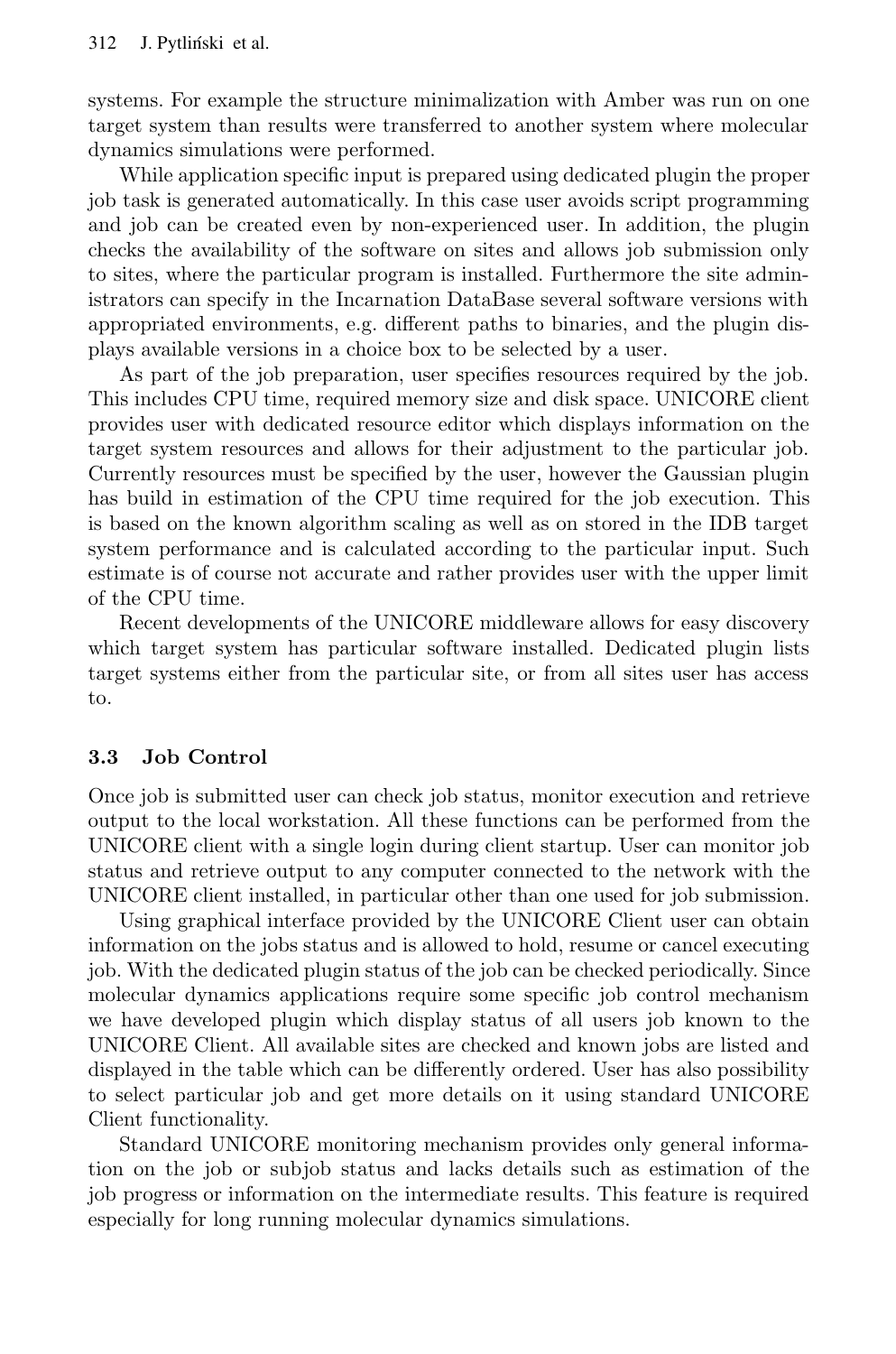We have removed this disadvantage by designing plugin which allows to select running job from the UNICORE Client and monitor its execution on the target system. The Plugin prepares service job which based on the provided UNICORE job number enters this job working directory on the target system and gets access to the generated files. Selected files can be retrieved to the users workstation as they exists in the working directory or can be filtered to transfer only most significant information. Plugin provides user with typical filters such as retrieval of the last lines of selected file, but more advanced filters can be written. The postprocessed file is transfered to the UNICORE client and can be displayed in the text window or used for visualization.

Designed plugins extends UNICORE client functionality and adopts it to the computational chemistry requirements for job control and monitoring. Especially these tools significantly help user to to handle number of long running jobs.

#### **3.4 Analysis and Visualization**

The important part of most computational chemistry applications is visualization and analysis of the results. In the past this task has been on the dedicated workstations, but recent development in computer hardware and architecture allows to use common workstations. Chemistry users adopt these changes and number of visualization packages has been developed and is used in both Windows an Unix environment. Since UNICORE provides user with easy to use, uniform interface to the resources we decided to use it also for visualization. This was performed by introducing graphics capabilities to the selected plugins. For example CPMD plugin which takes care on input preparation and retrieval of results is able to plot graphs using data transfered files during the calculation. The trajectory of the molecular structure can be displayed from the plugin used external java package JMol. The graphics can be updated on a user's request or a user can specify the timestep for the automatic update. This feature allow to monitor the calculation of long running jobs or to store the computing resources by aborting jobs with wrong bahaviour.

Similar functionality is available in Gaussian and Amber plugins.

We have decided to use existing visualization packages because users are used to them and there is no need to develop just another visualization tool. As result we were able to integrate UNICORE plugins with such packages as JMol, JMV or RasMol/RasWin as well as any other application available on the Client workstation.

#### **3.5 Database Access**

The Librarian plugin allows for access to the remote databases from the UNI-CORE client. It allows user to prepare query to the PDB database [22], widely used crystallographic database and nucleotides database Entrez [23]. While plugin is started user can build database query using dedicated interface: simple, based on the keyword search, or advanced one with full functionality provided by the database. The query is submitted to the databases web interface and result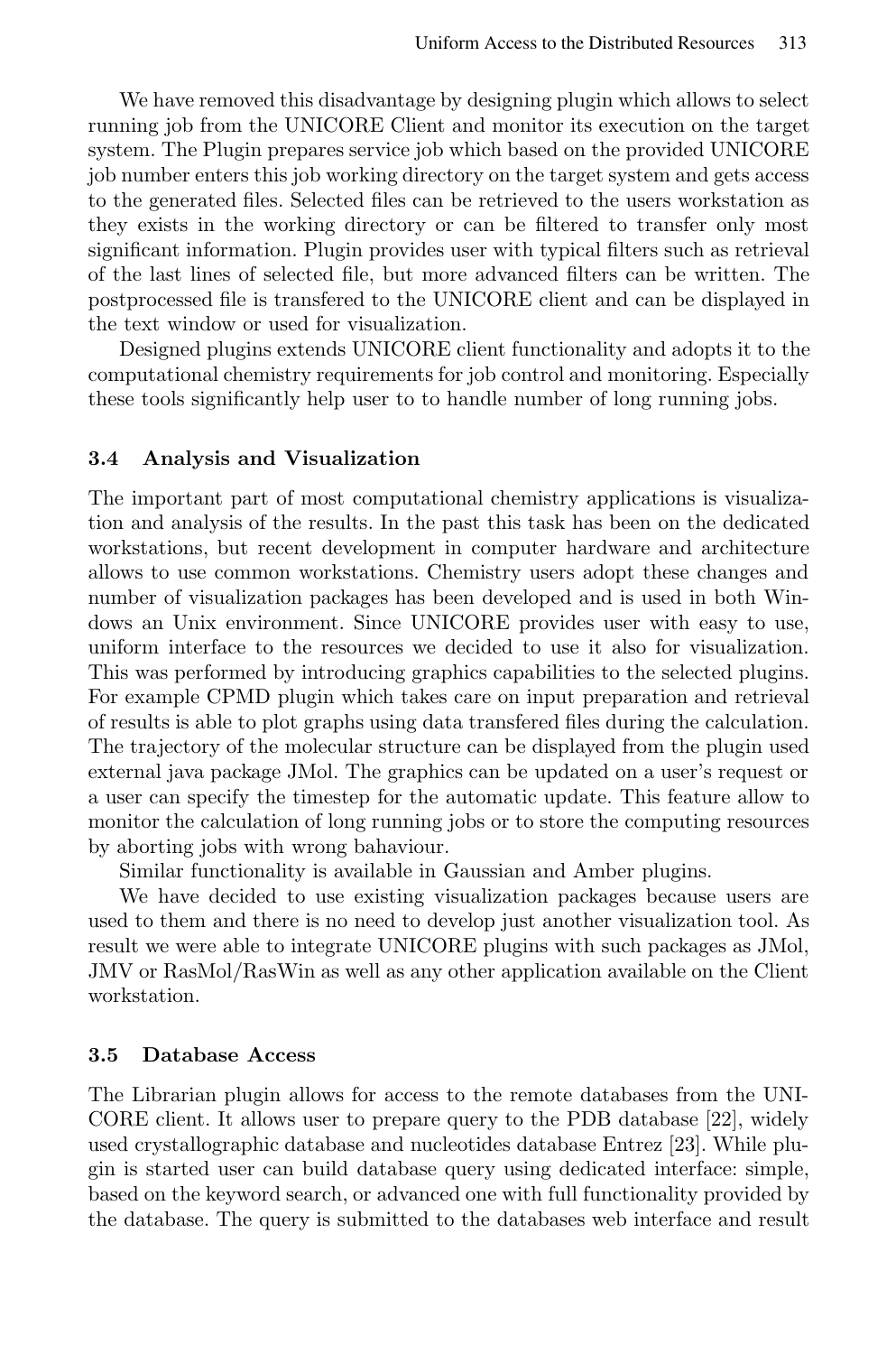is returned to the UNICORE client. The search results can be browsed, visualized or saved for later processing. Since copies of both databases are available at different locations, the plugin checks automatically which mirror is currently available. For the user query the one which provides answer in the shortest time is used.

### **4 Conclusions**

The UNICORE software was used to establish European computational grid - EUROGRID [24]. BioGRID is application oriented grid which adopt EURO-GRID infrastructure to the specific area, namely molecular biology and quantum chemistry.

The UNICORE software was used as framework providing uniform access to the number of resources and applications important for computational chemistry and molecular biology. This includes seamless access to the computational resources, databases as well as framework for application specific interfaces development. Examples presented here demonstrates capabilities of the UNICORE middleware and shows directions for further development. Modular architecture based on the plugin concept and demonstrated visualization capabilities open number of possible applications in the different areas.

One should note, that UNICORE middleware can be used also together with other grid middleware, especially can be used as job preparation and submission tool for globus.

**Acknowledgements** This work is supported by European Commission under IST grant 20247. The software was used using EUROGRID facilities at ICM Warsaw University (Poland), Forschungszentrum Jülich (Germany), University of Manchester - CSAR (UK), IDRIS (France) and University of Bergen - Parallab (Norway).

### **References**

- 1. C. Kesselman I. Foster, editor. *The Grid: Blueprint for a Future Computing Infrastructure*. Morgan Kaufman Publishers, USA, 1999.
- 2. I. Foster and C. Kesselman. Globus: A metacomputing infrastructure toolkit. *Int. J. Scientific Applications*, 11(2):115–128, 1997.
- 3. Legion. University of Virginia. Charlottesville. VA USA Http://legion.virginia.edu.
- 4. LSF. Platform Computing. http://www.platform.com.
- 5. GaussView. Gaussian Inc., Pittsburgh PA. USA. 2000.
- 6. Tripos. Tripos Inc. St. Louis. USA.
- 7. Cerius<sup>2</sup>. Accelerys, San Diego. USA.
- 8. Webmo. http://www.webmo.net.
- 9. M. J. Frisch, G. W. Trucks, H. B. Schlegel, G. E. Scuseria, M. A. Robb, J. R. Cheeseman, V. G. Zakrzewski, J. A. Montgomery, Jr., R. E. Stratmann, J. C. Burant, S. Dapprich, J. M. Millam, A. D. Daniels, K. N. Kudin, M. C. Strain, O. Farkas, J. Tomasi, V. Barone, M. Cossi, R. Cammi, B. Mennucci, C. Pomelli, C. Adamo, S. Clifford, J. Ochterski, G. A. Petersson, P. Y. Ayala, Q. Cui,